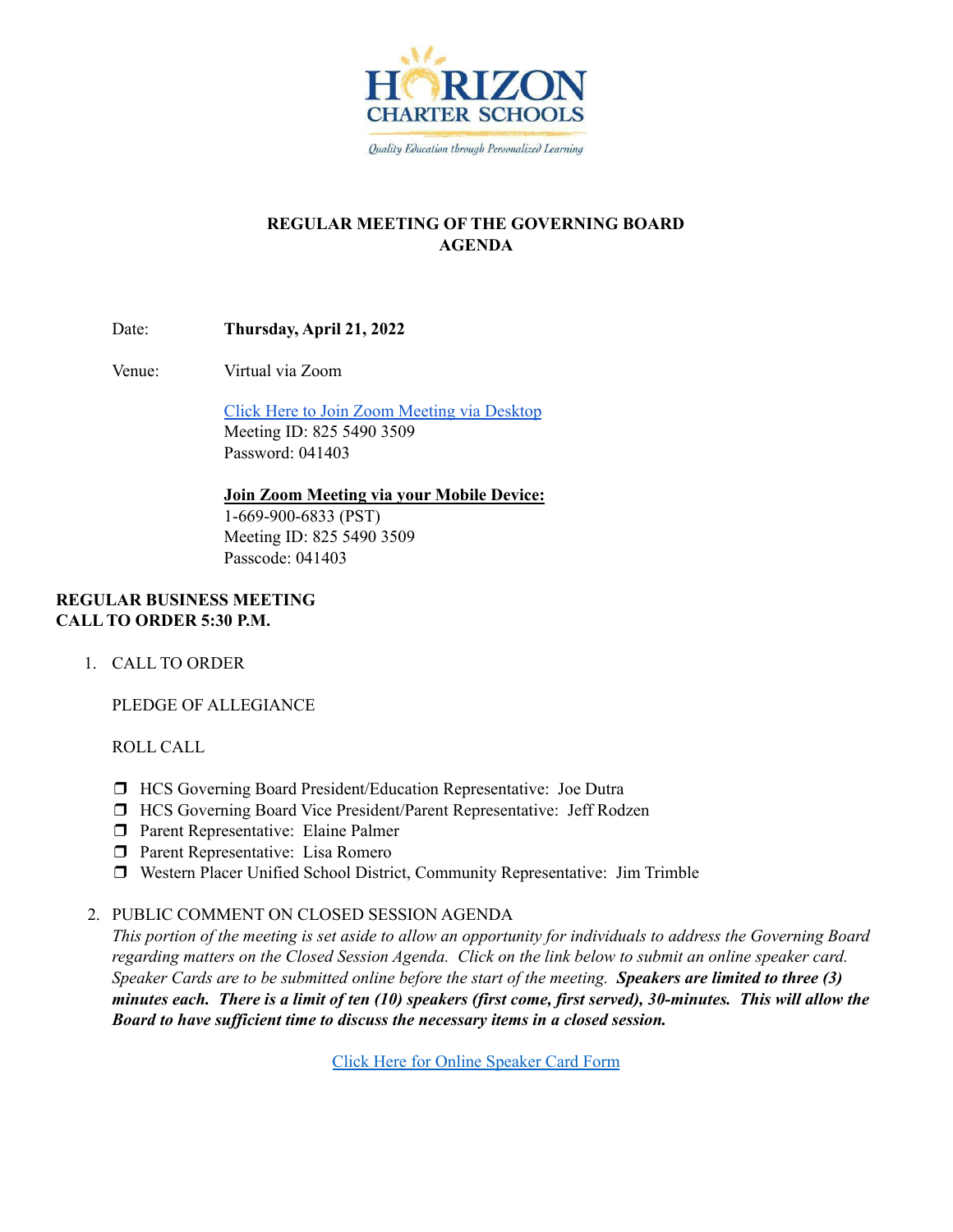## **5:35 P.M.**

- 3. CLOSED SESSION
	- 3.01 PUBLIC EMPLOYEE PERFORMANCE EVALUATION (Government Code Section 54957), Superintendent/CEO position, Chief Business Officer, Chief Academic Officer, Chief Operating Officer (Administrative Services/Human Resources), Directors, Regional Administrators
	- 3.02 CONFERENCE WITH LABOR NEGOTIATORS (Government Code Section 54957.6) Labor Negotiations - HCEA (Horizon Certificated Employees Association); HCSCA/CTA/NEA (Horizon Charter Schools Association/California Teachers Association/National Education Association)
	- 3.03 PUBLIC EMPLOYEE DISCIPLINE/DISMISSAL/RELEASE (Government Code Section 54957).
	- 3.04 CONFERENCE WITH LEGAL COUNSEL- EXISTING LITIGATION (Government Code Section 54957.1) Case No. 02011389

# **7:00 P.M.**

- 4. ADJOURN TO OPEN SESSION
	- 4.01 Items Considered in Closed Session for Action in Open Session
	- 4.02 Adjustments to the Agenda
	- 4.03 Report of Actions Taken in Closed Session
- 5. REPORTS AND COMMUNICATION

#### 5.01 PUBLIC COMMENT

This portion of the meeting is set aside to allow an opportunity for individuals to address the Governing Board *regarding matters not on the Agenda but within the Governing Board's subject matter jurisdiction. The* Governing Board is not allowed to take action on any item not on the Agenda, except as authorized by Government Code Section 54954.2. Click on the link below to submit an online speaker card. Speaker Cards are to be submitted online before the start of the meeting. Speakers are limited to three (3) minutes each.

#### Click Here for Online [Speaker](https://forms.gle/1Ad7NmftiSuScxKCA) Card Form

- 5.02 HCEA (Horizon Certificated Employees Association)
	- No statement was submitted.
- 5.03 HCSCA/CTA/NEA (Horizon Charter Schools Association/California Teachers Association/National Education Association)
	- No statement was submitted.
- 5.04 Assistant Superintendent, Educational Services, Chief Academic Officer, Carin Contreras
	- Monitoring [Report/Student](https://docs.google.com/presentation/d/1vUFi0aSCWDgN4JO3uXU7_iU5QfpzfJ0iFBZw2bpUxRI/edit?usp=sharing) Presentation Math/ELA, and Social Studies [fact [sheet\]](https://docs.google.com/document/d/15-GVXf_U_s-STxXdPj89lizcohhgz8KuXNAtO7gQ6Vg/edit?usp=sharing)
	- Western [Association](https://drive.google.com/file/d/1gsI4JEpuc6_QYP71aaVa2kHshWUqiGmv/view?usp=sharing) of Schools and Colleges (WASC) Presentation [fact [sheet\]](https://docs.google.com/document/d/1-o96eVev8-fkOxtPc1-pdpdM0xolRHnI4Ezq1ePoYdA/edit?usp=sharing)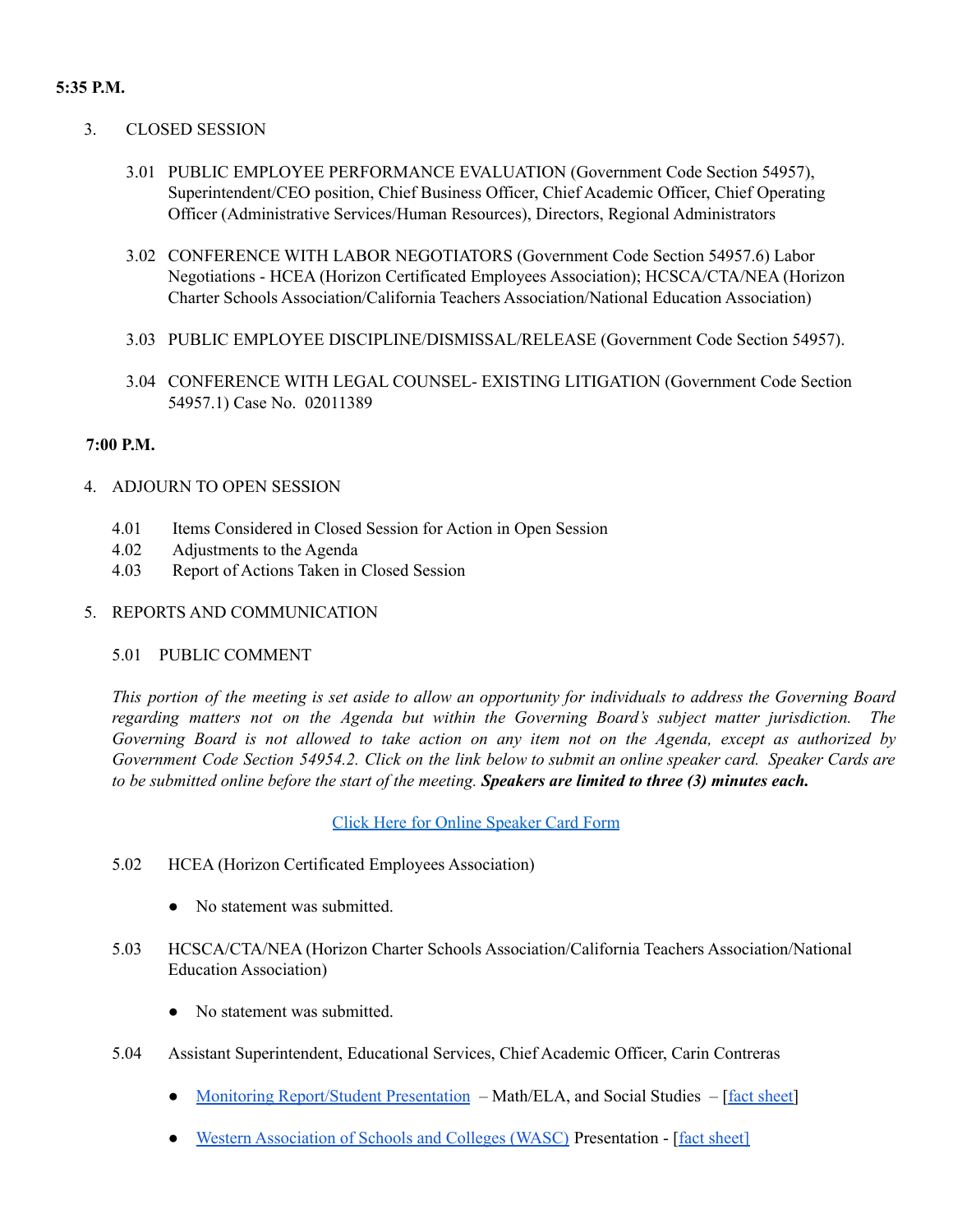- 5.05 Assistant Superintendent, Business Services/Chief Business Official; Jay Stewart
- 5.06 Superintendent/Chief Executive Officer John Garrard, EdD

# 6. DISCUSSION/ACTION

- 6.01 Curriculum Update [Presentation](https://docs.google.com/presentation/d/178aM0wiml0TrXsi0qMUs_CcYl997QwrqBTPX1Mu6f58/edit?usp=sharing) [fact [sheet\]](https://docs.google.com/document/d/1FoWRrryptbq1CunB5fen2AXaIv2wtLIReRnX4TFsey8/edit?usp=sharing)
- 6.02 Testing Update [Presentation](https://docs.google.com/presentation/d/17qwRFU-NBEc04DMLrwxOetKtXobKuAORFEg9h3WwS_w/edit?usp=sharing) [fact [sheet](https://docs.google.com/document/d/1zj9ABv9kWYLBF85P-f43nrW0MBBk0L0LhBQjZpqFx-Q/edit?usp=sharing)]
- 6.03 Public Hearing HCS (Horizon Charter Schools), [Reopeners](https://docs.google.com/document/d/11yG7GfjdP0K11etqVd4omdYSOh7o808A/edit?usp=sharing&ouid=106436144914709673495&rtpof=true&sd=true) with the HCSCA (Horizon Charter Schools Classified [Association\)](https://docs.google.com/document/d/11yG7GfjdP0K11etqVd4omdYSOh7o808A/edit?usp=sharing&ouid=106436144914709673495&rtpof=true&sd=true) for the 2022-2023 Sunshine Proposal - [fact [sheet](https://docs.google.com/document/d/1Uss0n_I_4C__7qRqxZ_gnsxMLW_d0Q333avPJsqKrKg/edit?usp=sharing)]
- 6.04 Acceptance of HCS (Horizon Charter Schools), [Reopeners](https://docs.google.com/document/d/11yG7GfjdP0K11etqVd4omdYSOh7o808A/edit?usp=sharing&ouid=106436144914709673495&rtpof=true&sd=true) with the HCSCA (Horizon Charter Schools Classified [Association\)](https://docs.google.com/document/d/11yG7GfjdP0K11etqVd4omdYSOh7o808A/edit?usp=sharing&ouid=106436144914709673495&rtpof=true&sd=true) for the 2022-2023 Sunshine Proposal - [fact [sheet](https://docs.google.com/document/d/1xmep5FtzdTyxGi3Q_Yh-LPD8DPbhWpPSOWRIb0QaWSU/edit?usp=sharing)[\]](https://docs.google.com/document/d/1g1Y7q7mL-TbUO_cIqXPNwe9hHh5BQItbmmhUWt-Hu_0/edit?usp=sharing)
- 6.05 Consideration and approval of the Memorandum of [Understanding](https://drive.google.com/file/d/12xU_VsViq7dAA5LuwR8pcaSbAyUVKD4N/view?usp=sharing) (MOU) between Horizon Charter Schools (HCS) and Horizon Certificated Employee Association (HCEA) (AB 130 & Co-hort Model Implementation) - [fact [sheet\]](https://docs.google.com/document/d/1kNfP4Db_Y5aLTSVOaJBSFr3v5spHkbNXMkkdJ25Fxc0/edit?usp=sharing)
- 6.06 Consideration and approval of the Possible Return to Hybrid Board Meetings [fact [sheet\]](https://docs.google.com/document/d/1qOSa5Eqoa3u6IJmdwwBOs1bRWx5j3gPRNp-djaKP5LE/edit?usp=sharing)

# 7. CONSENT AGENDA

## *NOTICE TO THE PUBLIC*

All items on the Consent Agenda will be approved with one motion, which is not debatable and requires a unanimous vote for passage. If any member of the Board, Superintendent, or the public so requests, items may be removed from this section and placed in the regular order of business following the approval of the consent *agenda.*

- 7.01 Approval of the [Enrollment](https://docs.google.com/spreadsheets/d/1Iipsu7xIHfYAFUFHyKsCcWsszqF6iieD/edit?usp=sharing&ouid=106436144914709673495&rtpof=true&sd=true) Report [fact [sheet](https://docs.google.com/document/d/1OVr6UH8ys2Yws6i-_fUARHET1vSeWGRTNXVpwl3MLLY/edit?usp=sharing)]
- 7.02 Approval of the [Warrant](https://drive.google.com/file/d/1kMYCqHs3cFxwLdosbY3nFO80cQ0PfGgF/view?usp=sharing) Report [fact [sheet\]](https://docs.google.com/document/d/1X95KajqLnQf-UEU21LRKjugQBLETwmXtvAeLMGjzehQ/edit?usp=sharing)
- 7.03 Ratification of MOUs, Contracts, and, Agreements
	- a. Debbie Brown [Photography](https://drive.google.com/file/d/126nAtwULybdPLYke8XDzN1Z1pLSnSHVn/view?usp=sharing) 2022 Graduation \$250.00 [fact [sheet](https://docs.google.com/document/d/1dhJ4bGeDvo2nh4HKiVb0YNk_5-Ld4jpxh-gMdMo8xZA/edit?usp=sharing)]
- 7.04 Consideration and approval of the (Director of [Business](https://docs.google.com/document/d/1q6CuHJ8XFaJu-EoLJfsUSlDuhRWm4kacDgRU6_DCSAg/edit?usp=sharing) Services) [fact [sheet\]](https://docs.google.com/document/d/1JnGihm6ynxMtvrtfaK5GxekOiigBBEhAWO2YU9u9XDc/edit?usp=sharing)
- 7.05 Consideration and approval of the Renewal of Licensing and Support for Cisco [Networking,](https://drive.google.com/file/d/1EJpqkzZtAVadDvFsOCkX0BL8ttHN9cEj/view?usp=sharing) Phone [Equipment,](https://drive.google.com/file/d/1EJpqkzZtAVadDvFsOCkX0BL8ttHN9cEj/view?usp=sharing) and Voice Routers- [fact [sheet\]](https://docs.google.com/document/d/1Y8_vHrs0FRIAXEU0vJPkCMgQtIMs_btAiqiy3bUmSmY/edit?usp=sharing)
- 7.06 Consideration and approval of the Renewal of the OPS Services [Agreement](https://drive.google.com/file/d/1CD_-UzaswuLf6p2411gIxR9a67h9JOOC/view?usp=sharing) 2022/2023 [fact [sheet](https://docs.google.com/document/d/14FLp2gIvBoJVHF1NjpQOb56RMD42uYTeE-uakEw1JGQ/edit?usp=sharing)]
- 7.07 Consideration and approval to hold public meetings via teleconference per AB 361 [fact [sheet](https://docs.google.com/document/d/1cmIl0PGbNftbFTzcMZNEakDdfBo-XEdfq_2YMhZOhXo/edit?usp=sharing)]

#### 8. APPROVAL OF MEETING MINUTES- [fact [sheet\]](https://docs.google.com/document/d/1Xzwza2uLxU0VbZxWp1wehKL90NxMsvA4nUWm2ms6Yco/edit?usp=sharing)